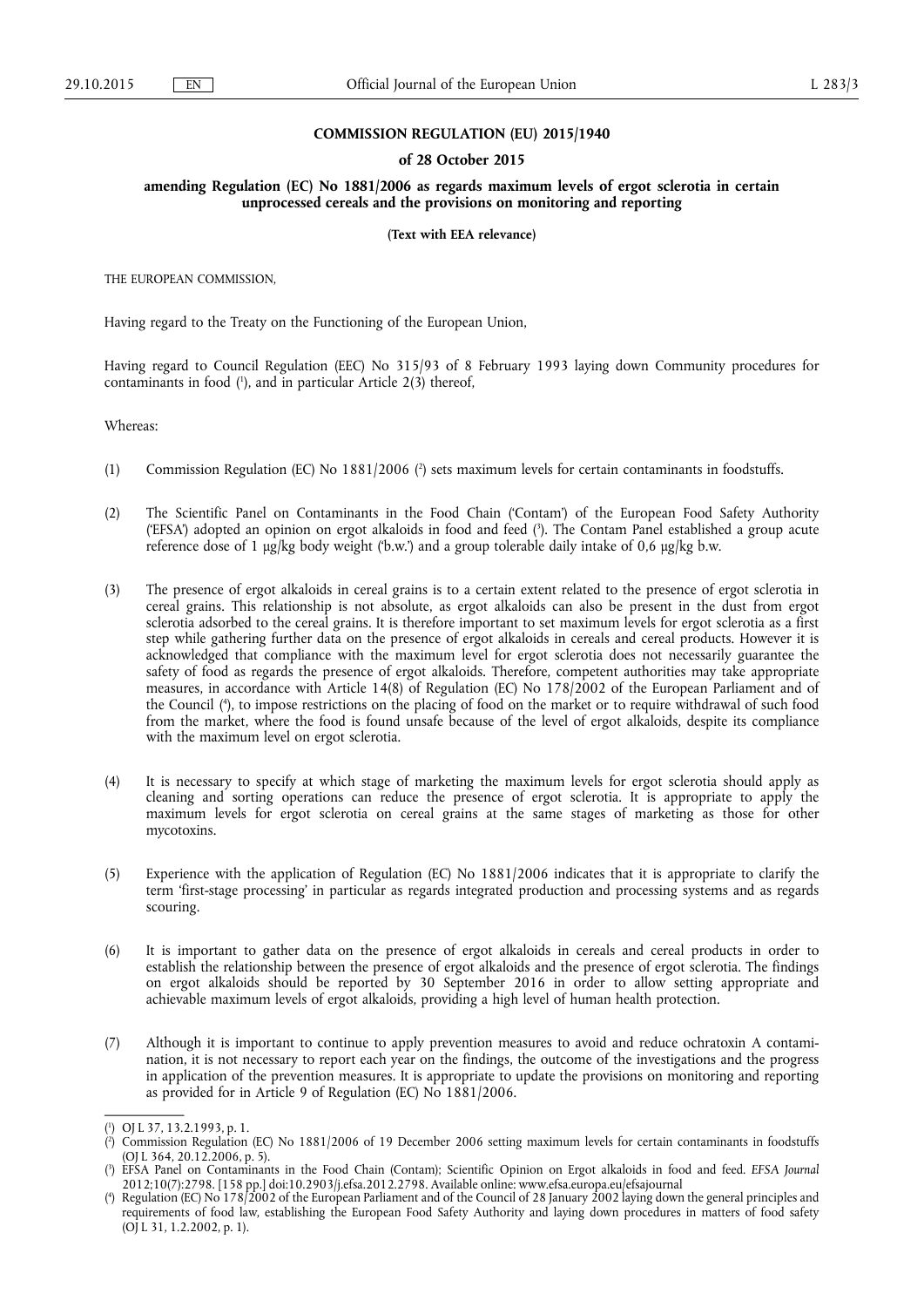(8) Regulation (EC) No 1881/2006 should therefore be amended accordingly.

(9) The measures provided for in this Regulation are in accordance with the opinion of the Standing Committee on Plants, Animals, Food and Feed.

HAS ADOPTED THIS REGULATION:

### *Article 1*

Regulation (EC) No 1881/2006 is amended as follows:

(1) Article 9 is replaced by the following:

*'Article 9* 

# **Monitoring and reporting**

1. Member States shall monitor nitrate levels in vegetables which may contain significant levels, in particular green leafy vegetables, and communicate the results to EFSA on a regular basis.

2. Member States shall communicate to the Commission a summary of the findings on aflatoxins obtained in accordance with Commission Implementing Regulation (EU) No 884/2014 (\*) and the individual occurrence data shall be reported to EFSA by the Member States.

3. Member States and professional stakeholder organisations shall communicate each year to the Commission the results of investigations undertaken and the progress with regard to the application of prevention measures to avoid contamination by deoxynivalenol, zearalenone, fumonisin  $B_1$  and  $B_2$  T-2 and HT-2 toxin. The Commission shall make the results available to the Member States. The related occurrence data shall be reported to EFSA.

Member States and professional stakeholder organisations are strongly recommended to monitor the presence of ergot alkaloids in cereals and cereal products.

Member States and professional stakeholder organisations are strongly recommended to report to EFSA their findings on ergot alkaloids by 30 September 2016. Those findings shall include occurrence data and specific information on the relationship between the presence of ergot sclerotia and the level of individual ergot alkaloids.

The Commission shall make those findings available to the Member States.

5. Occurrence data on other contaminants than those referred to in paragraphs 1 to 4 collected by Member States and professional stakeholder organisations may be reported to EFSA.

6. Occurrence data shall be provided to EFSA in the EFSA data submission format in accordance with the requirements of EFSA's Guidance on Standard Sample Description (SSD) for Food and Feed (\*\*) and the additional EFSA's specific reporting requirements for specific contaminants. The occurrence data from professional stakeholder organisations may be provided to EFSA, if appropriate, in a simplified data submission format, defined by EFSA.

(2) The Annex is amended in accordance with the Annex to this Regulation.

## *Article 2*

This Regulation shall enter into force on the twentieth day following that of its publication in the *Official Journal of the European Union.* 

<sup>(\*)</sup> Commission Implementing Regulation (EU) No 884/2014 of 13 August 2014 imposing special conditions governing the import of certain feed and food from certain third countries due to contamination risk by aflatoxins and repealing Regulation (EC) No 1152/2009 (OJ L 242, 14.8.2014, p. 4).

<sup>(\*\*)</sup> http://www.efsa.europa.eu/en/datex/datexsubmitdata.htm'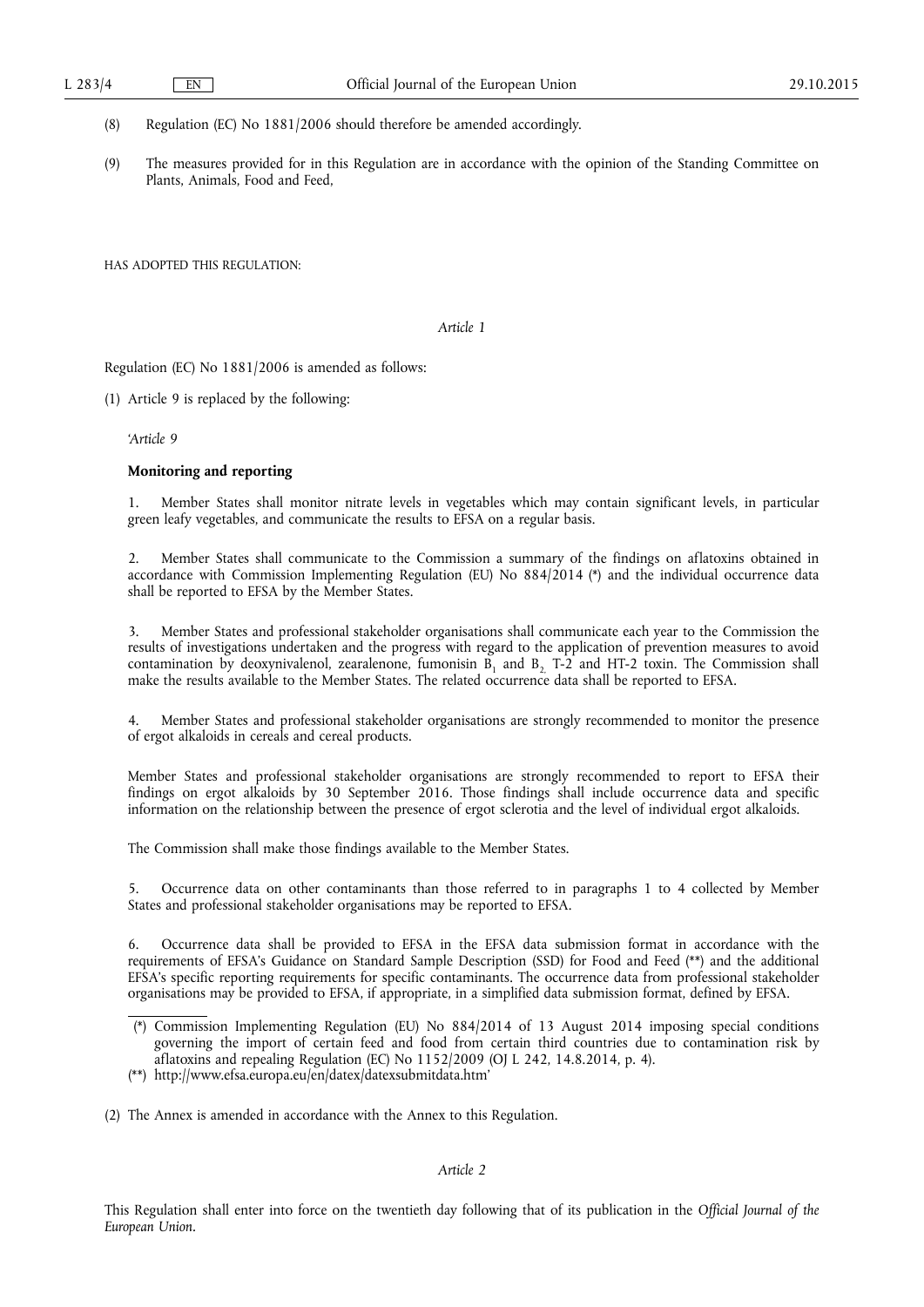This Regulation shall be binding in its entirety and directly applicable in all Member States.

Done at Brussels, 28 October 2015.

*For the Commission The President*  Jean-Claude JUNCKER